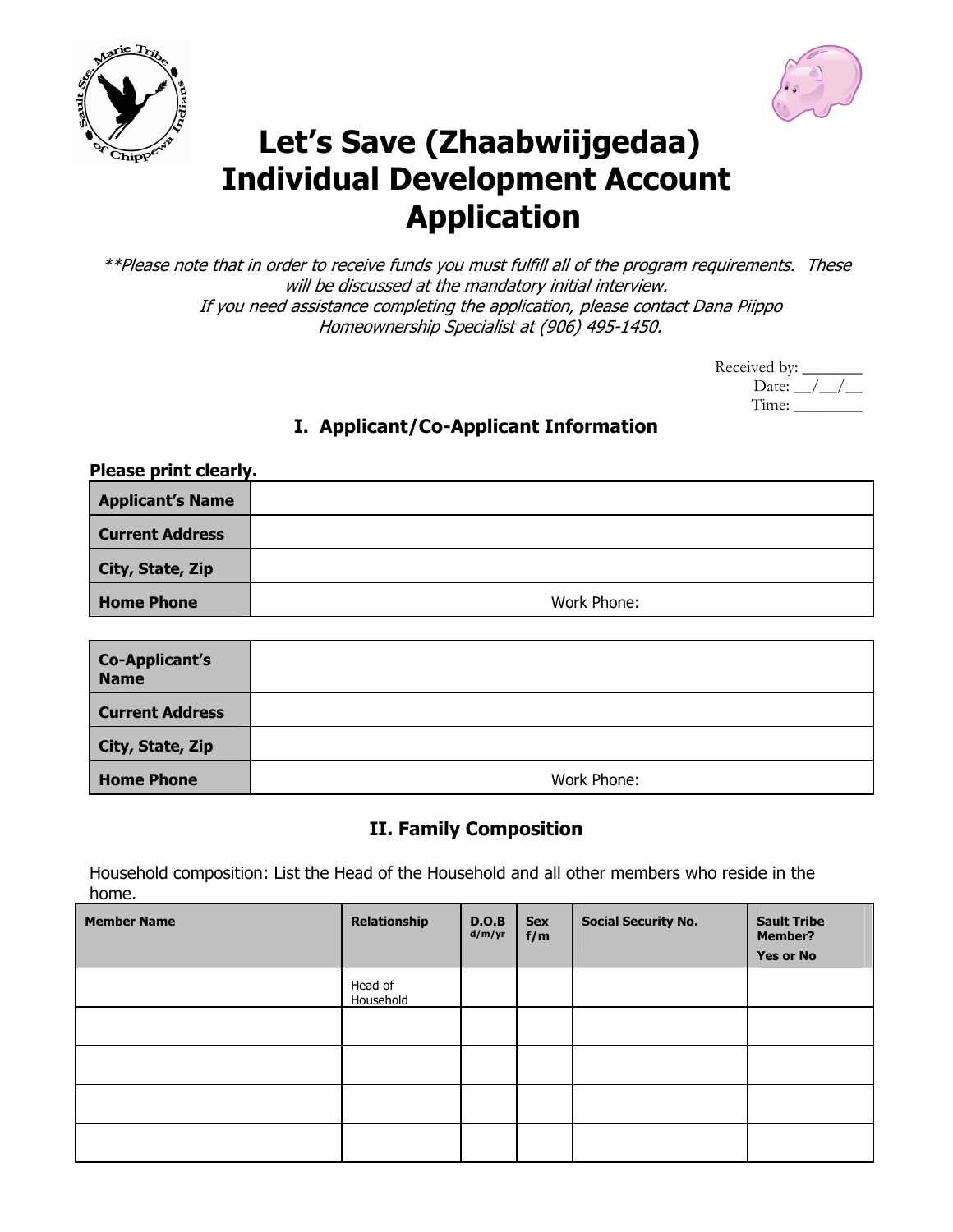#### **III. Employment Information**

| Co-Applicant                      |
|-----------------------------------|
| Name & Address of Employer        |
|                                   |
|                                   |
| Years on this job                 |
|                                   |
| Position/Title                    |
|                                   |
|                                   |
|                                   |
| position, complete the following. |
| Name & Address of Employer        |
|                                   |
|                                   |
|                                   |
| Years on the job                  |
| Position/Title                    |
|                                   |
|                                   |
|                                   |

#### **IV. Monthly Income**

Start with the applicant then list all permanent family members at least 18 years of age who are listed in the Family Composition section and have income. Provide a signed copy of 1040 (income tax return), W-2 forms, and wage stubs.

| <b>Gross Monthly Income</b> | Applicant | Co-Applicant  | <b>Total</b> |
|-----------------------------|-----------|---------------|--------------|
| Wages                       | \$        | $\frac{1}{2}$ | \$           |
| Child Support               |           |               |              |
| Unemployment                |           |               |              |
| Social Security             |           |               |              |
| F.I.P Grant                 |           |               |              |
| Retirement                  |           |               |              |
| <b>Disability</b>           |           |               |              |
| Alimony                     |           |               |              |
| Other                       |           |               |              |
| <b>TOTAL</b>                | \$        | \$            | \$           |

\*\* Once an applicant qualifies for the program, they must remain income eligible until funds are reserved for them. This will be discussed at the mandatory initial interview.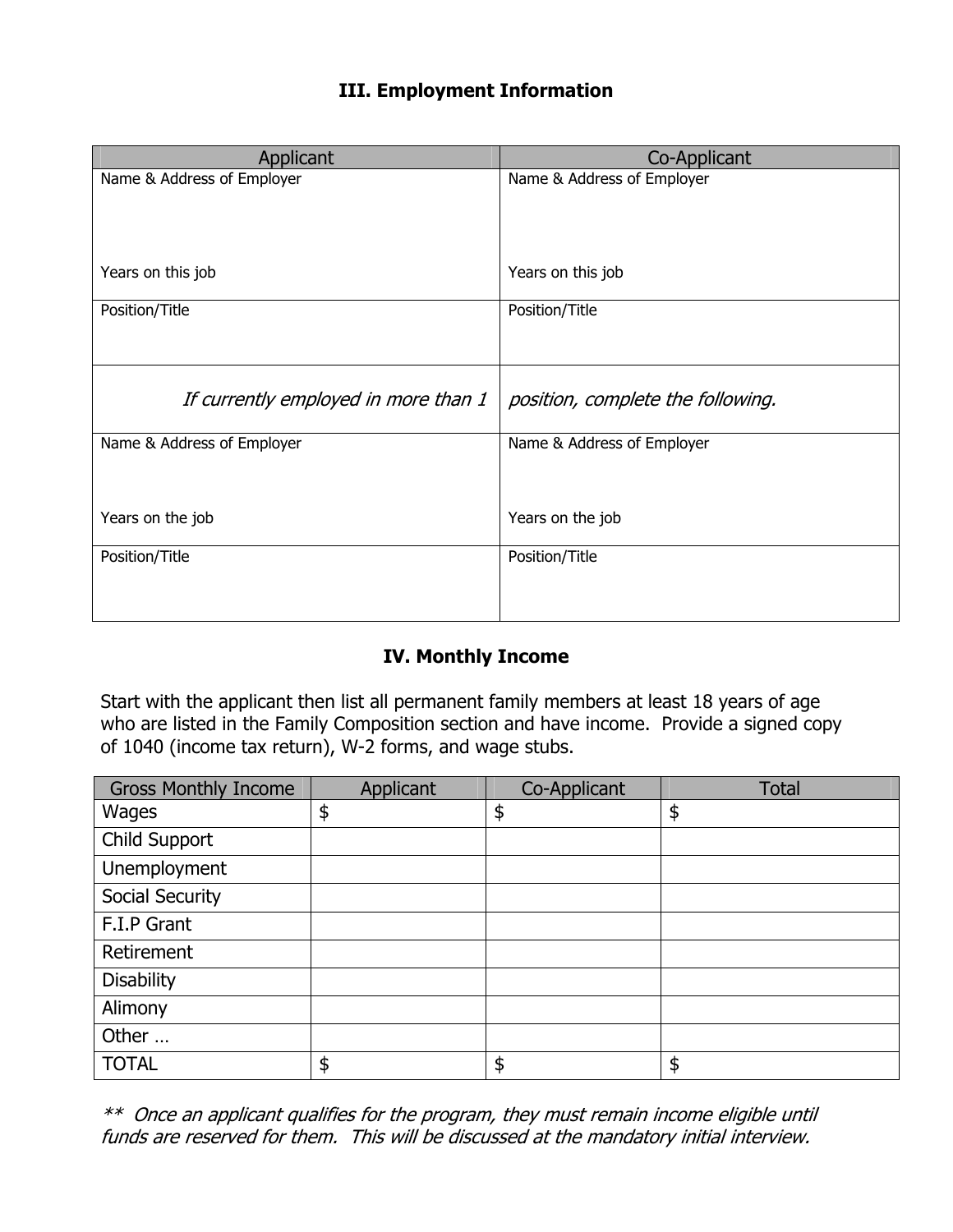### **V. Declarations**

| Please answer <b>YES</b> or <b>NO</b> to the following questions:                                                                                                                                                                                                                                                                        | Applicant | Co-Applicant |
|------------------------------------------------------------------------------------------------------------------------------------------------------------------------------------------------------------------------------------------------------------------------------------------------------------------------------------------|-----------|--------------|
| Are you an enrolled Sault Tribe Member? Please provide updated<br>membership.                                                                                                                                                                                                                                                            |           |              |
| Are there any outstanding judgements against you?                                                                                                                                                                                                                                                                                        |           |              |
| Have you entered a Mutual Help Homeownership Agreement?                                                                                                                                                                                                                                                                                  |           |              |
| Do you or have you owned a home within the last three years that does<br>not meet construction codes? Explain below                                                                                                                                                                                                                      |           |              |
| Have you owned a home, but recently divorced and did not received the<br>home in the divorce? If yes, provide Quit Claim.                                                                                                                                                                                                                |           |              |
| Do you or your spouse have unpaid debt to the STHA, the Sault Tribe, or<br>any of its entities?                                                                                                                                                                                                                                          |           |              |
| Do you qualify for a mortgage with a local lender?                                                                                                                                                                                                                                                                                       |           |              |
| Have you had property foreclosed upon or had to give up title or deed in<br>the last 7 years?                                                                                                                                                                                                                                            |           |              |
| Are you a party to a lawsuit?                                                                                                                                                                                                                                                                                                            |           |              |
| Have you declared bankruptcy within the past 7 years?                                                                                                                                                                                                                                                                                    |           |              |
| Have you directly been obligated on any loan, which resulted in<br>foreclosure, transfer of title in lieu of foreclosure, or judgement?                                                                                                                                                                                                  |           |              |
| Are you presently delinquent or in default on any Federal debt or any<br>other loan, mortgage, financial obligation, bond, or loan guarantee?                                                                                                                                                                                            |           |              |
| Are you obligated to pay alimony, child support, or separate<br>maintenance?                                                                                                                                                                                                                                                             |           |              |
| Are you a co-maker or endorser on a loan?                                                                                                                                                                                                                                                                                                |           |              |
| Do you intend to occupy the property as your primary residence?                                                                                                                                                                                                                                                                          |           |              |
| Have you had an ownership interest in a property in the last three years?<br>1) What type of property did you own – principal residence (PR),<br>second home (SH), or investment property (IP)?<br>2) How did you hold title to the home – solely by yourself (S),<br>jointly with your spouse (SP), or jointly with another person (O)? |           |              |
| Do you have any current legal proceeding pending?                                                                                                                                                                                                                                                                                        |           |              |
| Have you ever committed fraud in any Federally Subsidized-housing<br>program?                                                                                                                                                                                                                                                            |           |              |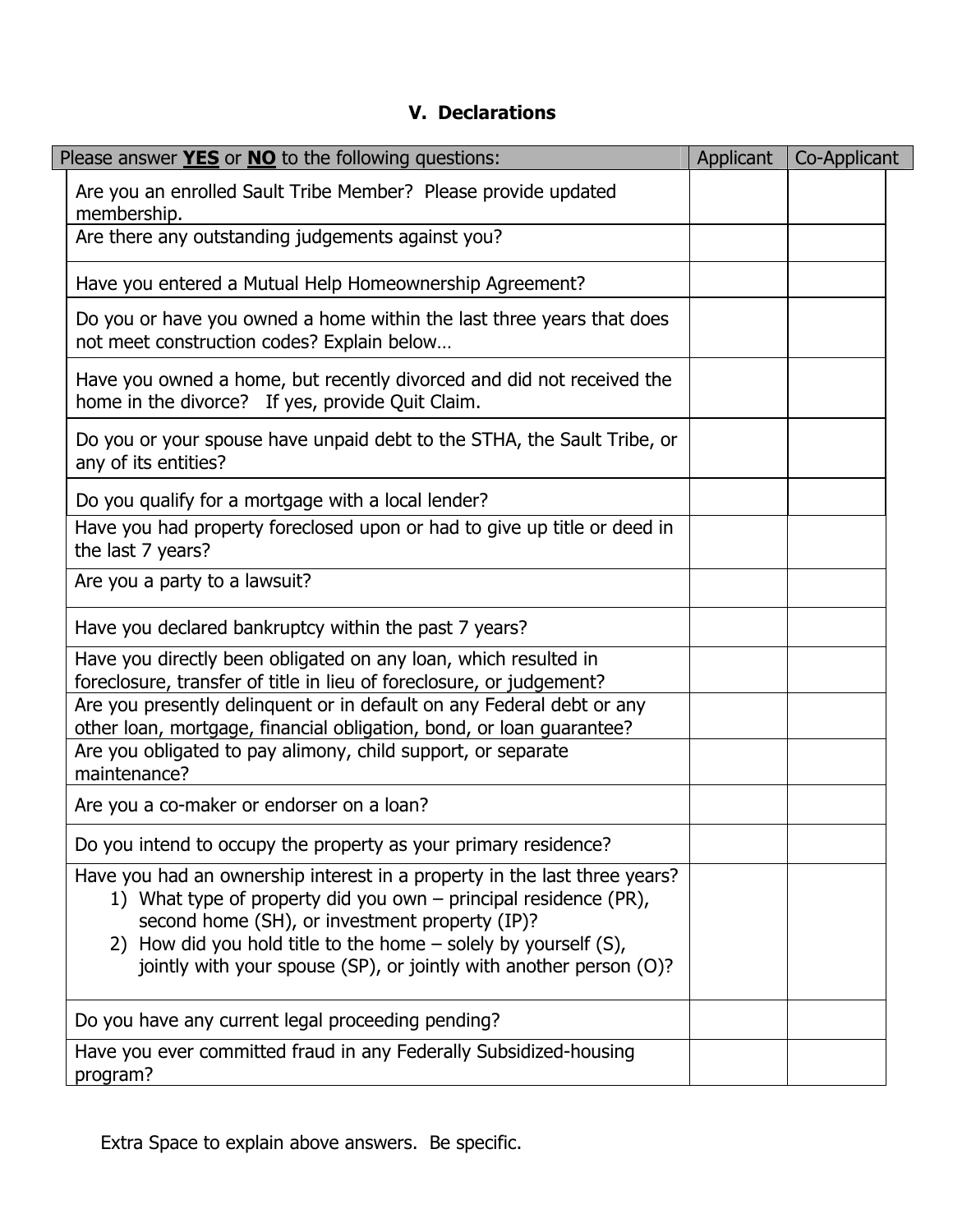#### **ACKNOWLEDGEMENT AND AGREEMENT**

Certification: I understand that the information given on this application will be held in confidence and used for the sole purpose of determining my eligibility for the Down Payment Assistance Program. The above mentioned is true and complete to the best of my knowledge, and I understand that my selection for this program may be contingent upon the Housing Authority formally verifying this information. I understand that any falsification, misrepresentation, or concealment of information by me can result in expulsion from the program and prosecution under the law. I have no objections to inquiries made for the purpose of verifying the statements made herein.

**WARNING: Section 1001 of Title 18 of the U.S. Code makes it a criminal offense to make willful false statements or misrepresentation to any department or agency of the United States as to any matter within its jurisdiction.**

I further understand that I must remain income eligible until funds are reserved for us/me. I must also complete all program requirements before funds are released. Even though I/we may qualify after submitting an application this does not guarantee funds are available to me/us.

| Applicant's signature:           | Date: |  |  |
|----------------------------------|-------|--|--|
|                                  |       |  |  |
| <b>Co-Applicant's signature:</b> | Date: |  |  |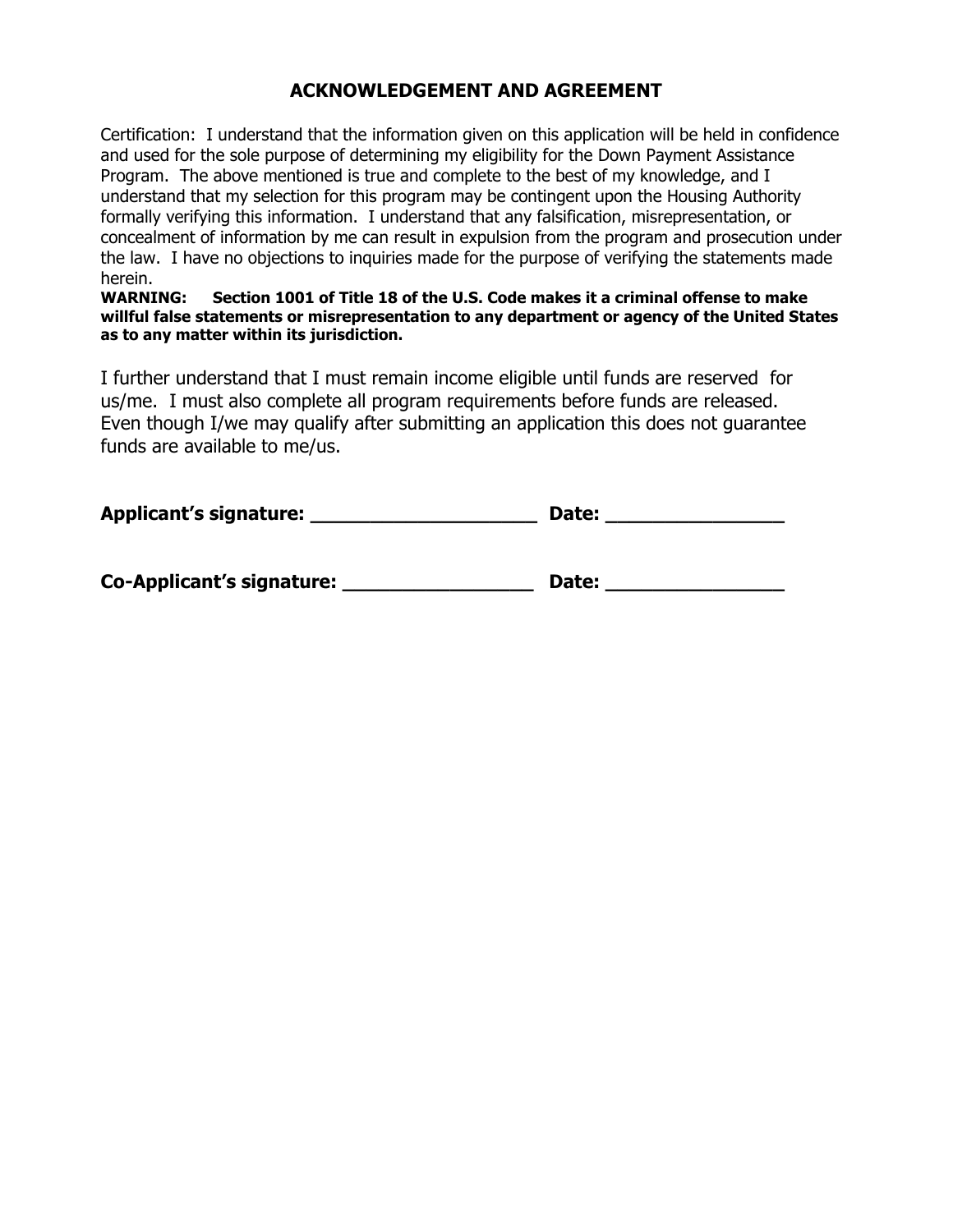#### **AUTHORIZATION Release of Information**

CONSENT: I authorize and direct any Federal, State, or local agency, organization, business, or individual to release to **Sault Ste. Marie Tribe of Chippewa Indians Housing Authority** any information or materials needed to complete and verify my application for participation, and/or to maintain my continued assistance under the Section 8, Rental Rehabilitation, Low-Income Public and Indian Housing, and/or other housing assistance programs. I understand and agree that this authorization or the information obtained with its use may be given to and used by the Department of Housing and Urban Development (HUD) in administering and enforcing program rules and policies.

INFORMATION COVERED: I understand that, depending on program policies and requirements, previous or current information regarding me or my household may be needed. Verifications and inquiries that may be requested include but are not limited to:

Employment, Income, and Assets Residences and Rental Activity Credit and Criminal Activity

I understand that this authorization cannot be used to obtain any information about me that is not pertinent to my eligibility for and continued participation in a housing assistance program.

GROUPS OR INDIVIDUALS THAT MAY BE ASKED: The groups or individuals that may be asked to release the above information (depending on program requirements) includes, but is not limited to: Previous Landlords (including Past and Present Employers Veterans Administration Public Housing Agencies) and Welfare Agencies button and Retirement Systems<br>Courts and Post Offices Cate Unemployment Agencies Banks and other Fina State Unemployment Agencies Banks and other Financial Institutions Social Security Administration Credit providers and Credit Bureaus Utility Companies Law Enforcement Agencies United States Department of Agriculture (USDA)

CONDITIONS: I agree that a photocopy of this authorization may be used for the purposes stated above. This authorization will stay in affect for a year and one month from the date signed.

| <b>Personal Information</b> |              |  |
|-----------------------------|--------------|--|
| Name Last:                  | Middle:      |  |
|                             |              |  |
| First:                      | Maiden:      |  |
|                             |              |  |
| Social Security             | <b>Birth</b> |  |
| Number:                     | Date:        |  |
| <b>Drivers License</b>      | <b>State</b> |  |
| Number:                     | Issued:      |  |
| Address:                    |              |  |
|                             |              |  |
| City, State, Zip:           |              |  |
|                             |              |  |
|                             |              |  |

Client Signature Date

**WARNING: Section 1001 of Title 18 of the U.S. Code makes it a criminal offense to make willful false statements or misrepresentations to any Department or Agency of the U.S. as to any matter within its jurisdiction.**